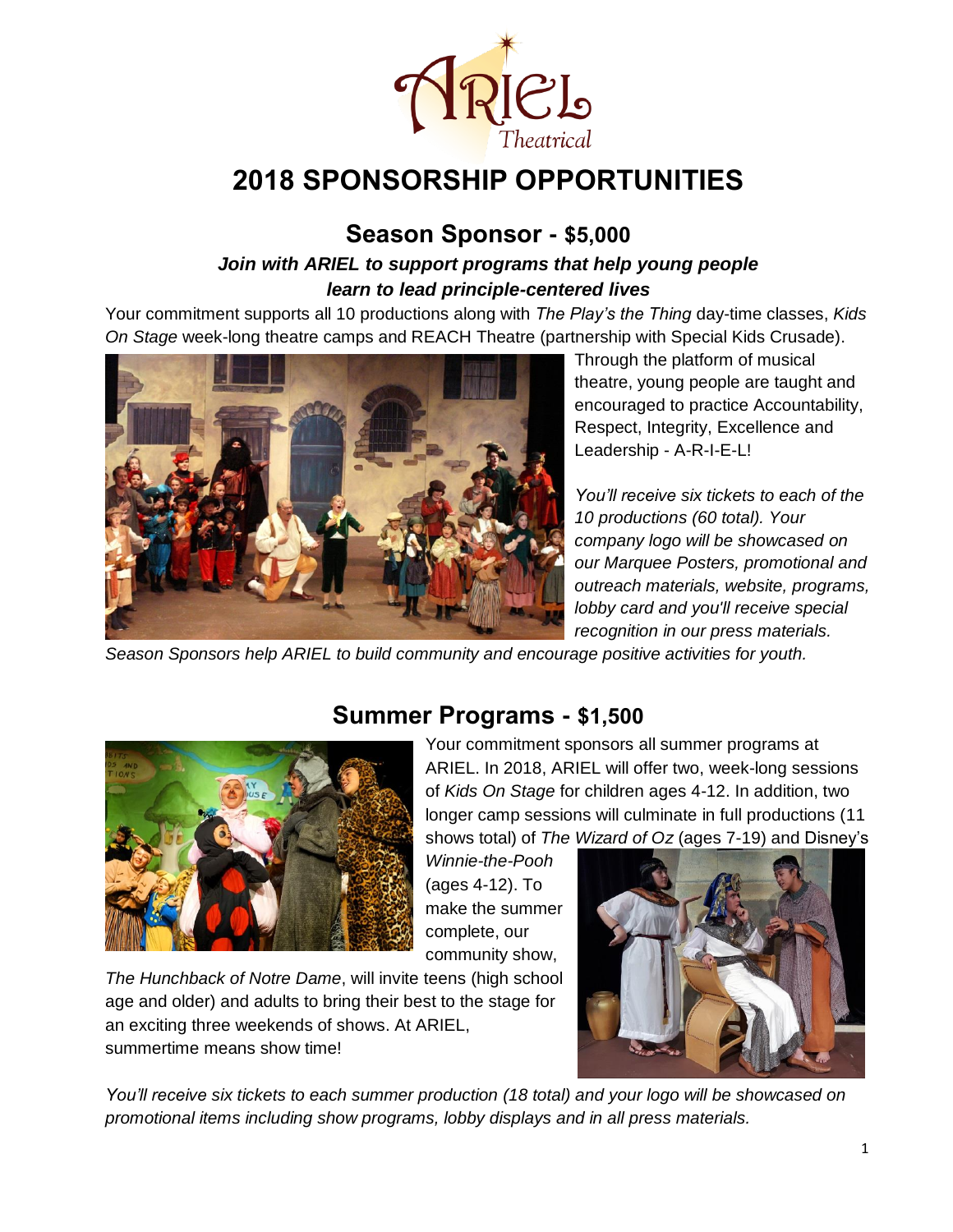## **Outreach Week at Sherwood Hall - \$1,000**

This week-long event at Sherwood Hall in Salinas invites students from elementary schools county-

wide, along with teachers and parents, to attend one of 10 daytime shows. In 2018, ARIEL will present *Wonderland!,* an enchanting musical based on Lewis Carroll's *Through the Looking Glass*. Reservations begin six months in advance for this highly anticipated event.

*The Sherwood Hall Show Sponsor will be part of the buzz from the very beginning, with acknowledgement in correspondence with 150+ schools. In* 



*addition, this sponsor will be featured in all event publicity including press releases, e-blasts, and on our website. This is a high profile show and a great way to connect with families in Monterey County. Six complimentary tickets are also included.*

## **Custom Sponsorship**

Choose a production or two, or seven, and you have yourself a custom sponsorship. We also have Community Outreach Sponsorships that can benefit several non-profit organizations. Or come in and we can discuss the perfect fit for you. We love creative approaches and are willing to "think outside the box" to



partner with you. Make an investment in the community through ARIEL and creatively promote your business/organization with a brand new demographic. All for a song, and a few bucks!

#### **Individual Show Sponsorship Amounts**

(Shows listed in season order)

- **Tikki Tikki Tembo \$250 Wonderland! (Sherwood Hall) \$1,000 The Velveteen Rabbit \$750 Three Nanny Goats Gruff \$250 The Wizard of Oz \$500 Disney's Winnie the Pooh KIDS \$250 The Hunchback of Notre Dame \$750 Schoolhouse Rock Live! \$750 Three Piggy Opera \$250**
- **The Best Christmas Pageant Ever \$750**